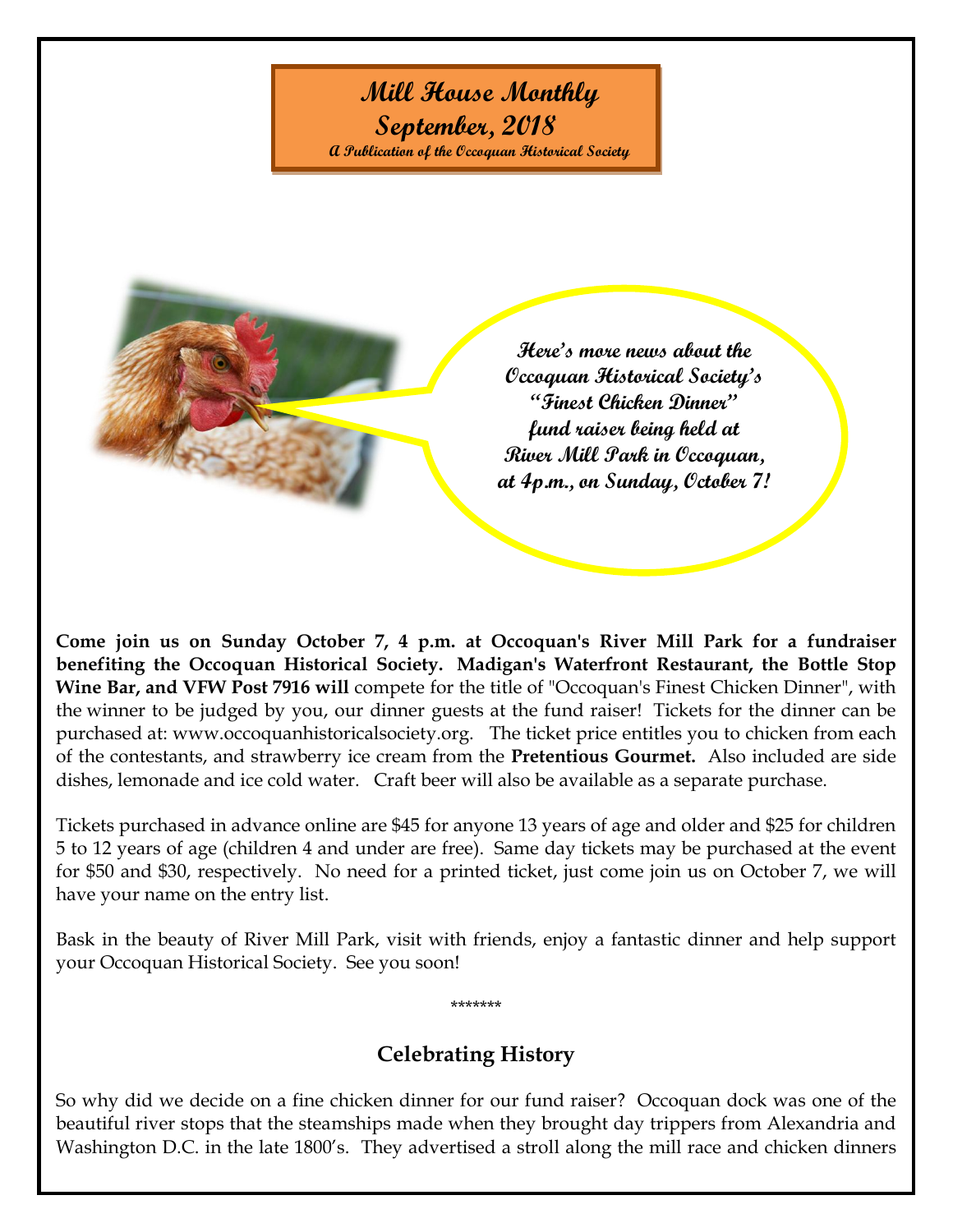at the local hotels. Those hotels at that time were the Alton on Mill Street and Edward Hammill's Commercial Hotel at the corner of Union and Mill Streets. Move ahead a few years and now those day trippers are driving cars to Occoquan. The article from the Washington Post printed on June 26, 1910, and shown below says in part; *Tiring of fishing and bathing, a fine chicken dinner can be obtained at the little hotel that the village affords.*

What about the creamy strawberry ice cream you will be enjoying? Ogle Harris was famous for his hand-churned strawberry ice cream that was sold at his *Harris Grocery*. He could have 15-20 gallons of it ready on a Sunday and by the end of the day it would all be gone! Ogle's store was located at 204 Washington Street from about 1915-1972.

So please come down and to River Mill Park on Sunday, October 7, and know you are not only supporting the Occoquan Historical Society but walking through history with those day-trippers of over a century ago. Part of the old mill race ran along the hill side of River Mill Park and on down the street to our Mill House Museum!





vidge.<br>traight abend.<br>a right and pass